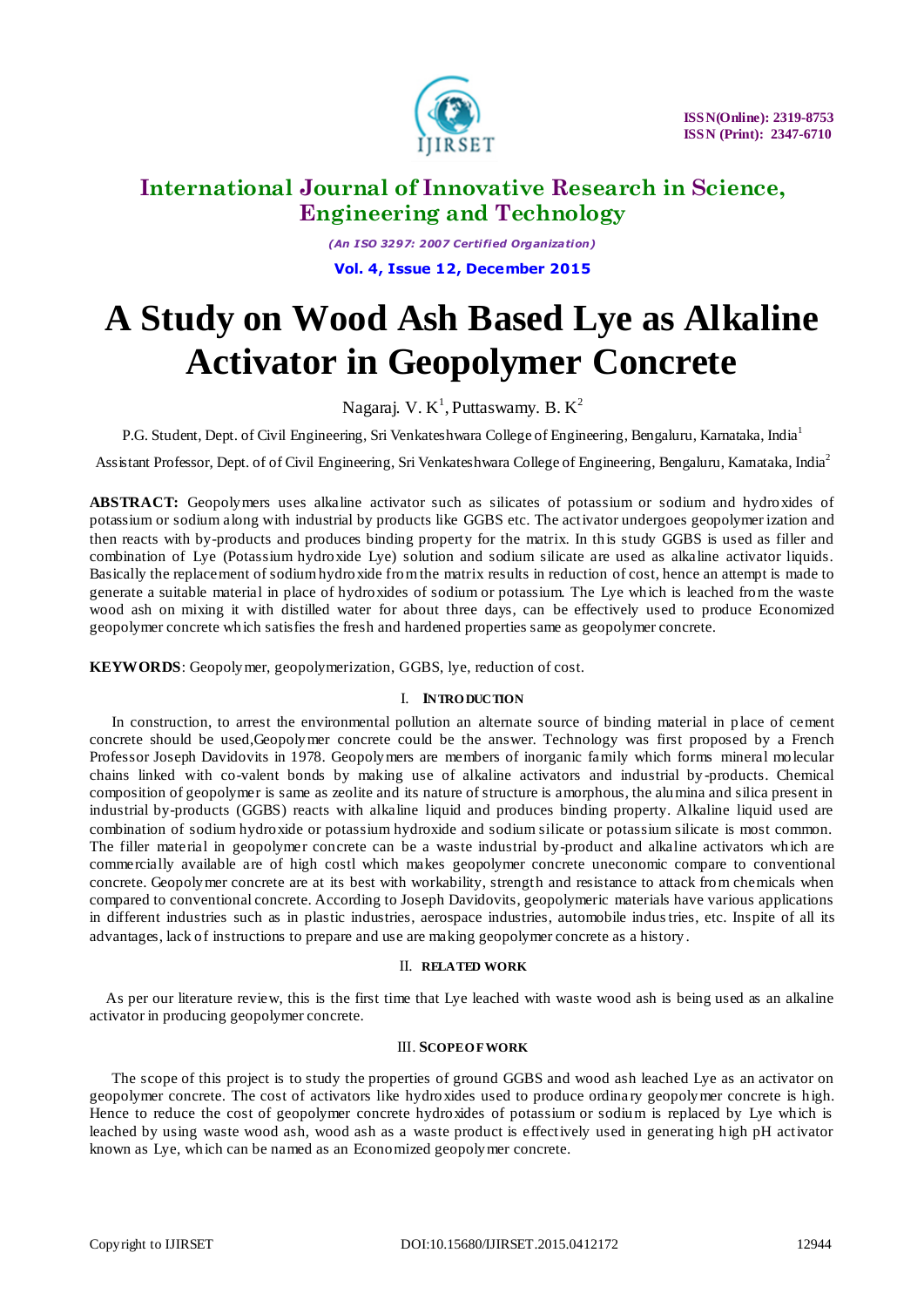

*(An I SO 3297: 2007 Certified Organization)*

### **Vol. 4, Issue 12, December 2015**

#### IV. **OBJECTIVES O F WORK**

- $\triangleright$  Using Potassium hydroxide Lye leached with waste wood ash as alkaline liquid to generate Economized geopolymer concrete.
- Studying the fresh and hardened properties.
- Minimizing cost and human ill effects caused by other hydroxide activators.
- $\triangleright$  To establish an optimum mix design.

#### V. **MATERIALS REQ UIRED**

Economized geopolymer concrete mainly uses GGBS, lye, sodium silicate, fine aggregate and coarse aggregate.



Fig.1 GGBS Fig.2 Lye Fig.3 Sodium silicate



Fig.2 Lye

Fig. 4 Fine aggregate(river sand) Fig.5 Coarse aggregate (12.5mm)

#### VI. **EXPERIMENTAL WORK**

- *A. Preparation of Lye.*
- Distilled water is filled in a barrel or a container. The purer the water, the more lye can be leached from ashes.
- Waste wood ash is collected and scooped out into the barrel containing distilled water.
- Put the barrel on a safe base someplace where it remains undisturbed, let the ash soak for 3 days.

• After 3 days, feather test is conducted. In this test generally a bird feather is dipped in wood ash water, if the delicate portion of feather dissolves in the water then the Lye is ready to us e, if it does not dissolves then extra ash should be added to the wood ash water at regular intervals until Lye is leached.

• Once the Lye is leached from waste wood ash water, filter and remove suspended particles from waste wood ash water, the waste wood water free from suspended and settled wood particles is Lye.

In this research work Lye was generated on 15th day.



from different places ashinto distilled water

Fig.6 Waste wood ash collected Fig.7 Scooping of waste wood Fig. 8 Leached Lye Fig.9 Filtration of Lye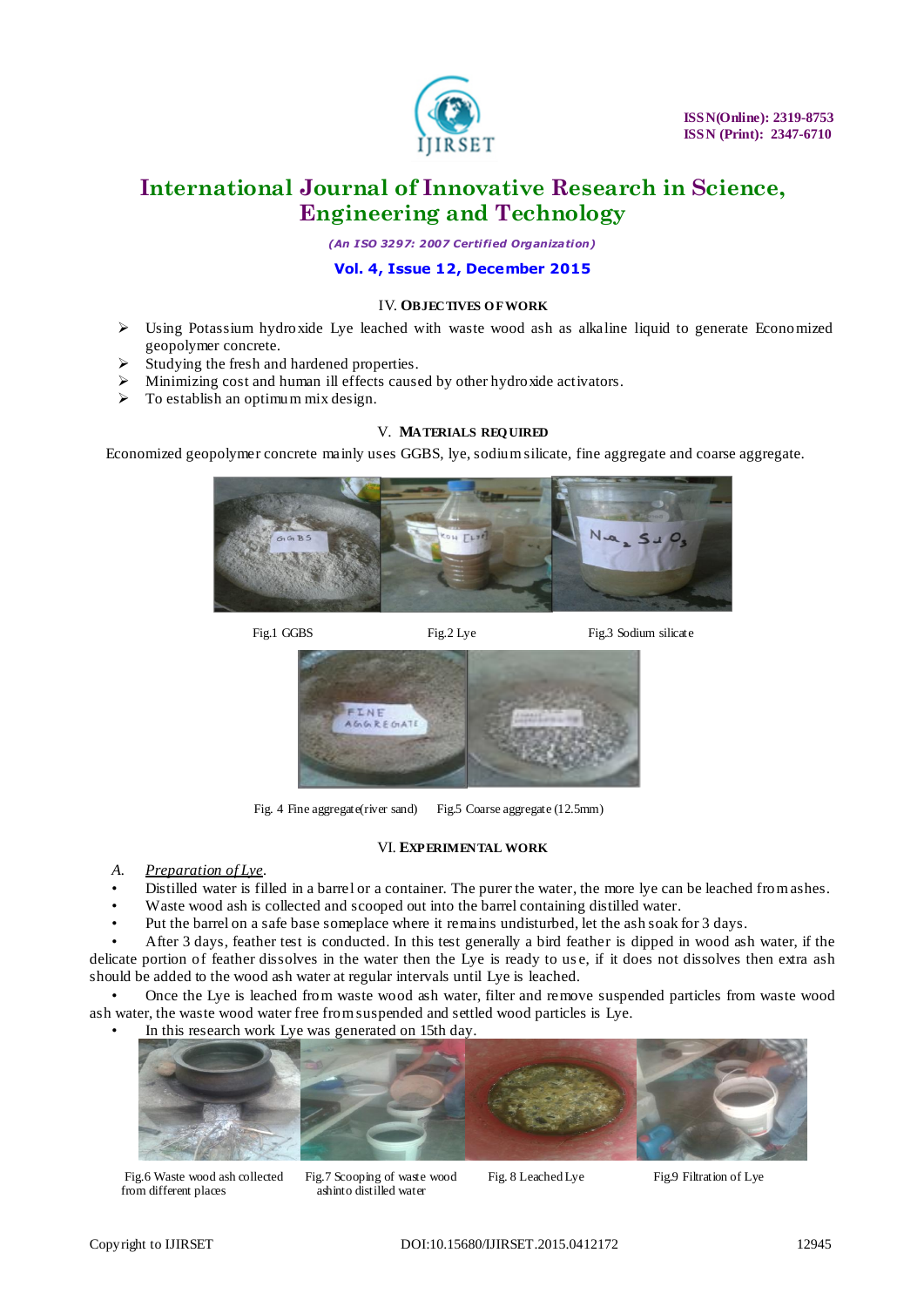

*(An I SO 3297: 2007 Certified Organization)*

#### **Vol. 4, Issue 12, December 2015**

#### *B. Mixing, casting and curing of Economized geopolymer concrete.*

Conventional method of mixing, casting and curing was adopted. The fresh geopolymer concrete mix had a stiff consistency with a glossy appearance and was grey in colour. The alkaline activator liquid should be mixed uniformly and should be used after 24 hours and it must be used within 36 hours after mixing. The alkaline activator liquid is mixed with cementitious binder and aggregates on the day of casting of specimens.



Fig.10Mixing of alkaline activators

#### VII. **RESULTS AND DISCUSSIONS**

#### *A. Test on total solids*

To check the total solid content in Lye this test is majorly preferred. The total solid content obtained is then made use in mix design of Economized geopolymerconcrete. The apparatus used in finding the total solids are Crucible, heating mantle, weigh balance, measuring jar.

Procedure,

- Take clean empty crucible weight as  $w_1$ .
- Pour the required amount of sample (25 ml) into it.

Evaporate the sample to  $100^0C$  until entire liquid evaporates and only solid is left, take care that residue should not burn.

• Cool it using desiccators or keep it in cool place.

Finally take the weight of sample left in residue as  $w_2$ .<br> $w_2 - w_1 \times 1000000$ 

Total solids =  $\frac{(w2-w1)\times1000000}{(w2-w1)\times1000000}$ 

amount of sample taken

Calculations,

Empty weight of crucible  $(w1) = 36.036$  g

25 ml sample + crucible weight  $(w2) = 36.610$  g

Total solids (mg/litres) =  $\frac{(36.610-36.036) \times 1000000}{25}$  = 22960 mg/litres = 0.02296 kg/litters 25

Therefore, total solids in Lye is 0.02296 kg/litres Percentage of total solids in Lye is 2.296%

#### *B. Workability test results*

**(AA/CB stands for Alkaline Activator to Cementitious Binder ratio and AAR stands for Alkaline Activator Ratio)**

Table.1 Workability test results.

|                      | Mix no.        | AA/CB | AAR             | $S$ lump $(mm)$ | Degree of workability as per IS 456:2000   |
|----------------------|----------------|-------|-----------------|-----------------|--------------------------------------------|
|                      | G <sub>1</sub> |       |                 | 160             | Very high                                  |
| $GPC1$ mix           | Û2             | 0.4   | 2.5             | 200             | Very high                                  |
|                      | G3             |       |                 | 240             | Very high                                  |
|                      | Gи             |       | 3.5             | 270             | Very high                                  |
|                      | $Mix no$ .     | AA/CB | AAR             | $S$ lump $(mm)$ | Degree of workability as per IS 456 : 2000 |
|                      | Ū۶             |       |                 | 140             | High                                       |
| GPC <sub>2</sub> mix | Ű6             | 0.45  | 2.5             | 160             | Very high                                  |
|                      | Ū⊤             |       |                 | 210             | Very high                                  |
|                      | UR             |       | $3\overline{5}$ | 250             | Very high                                  |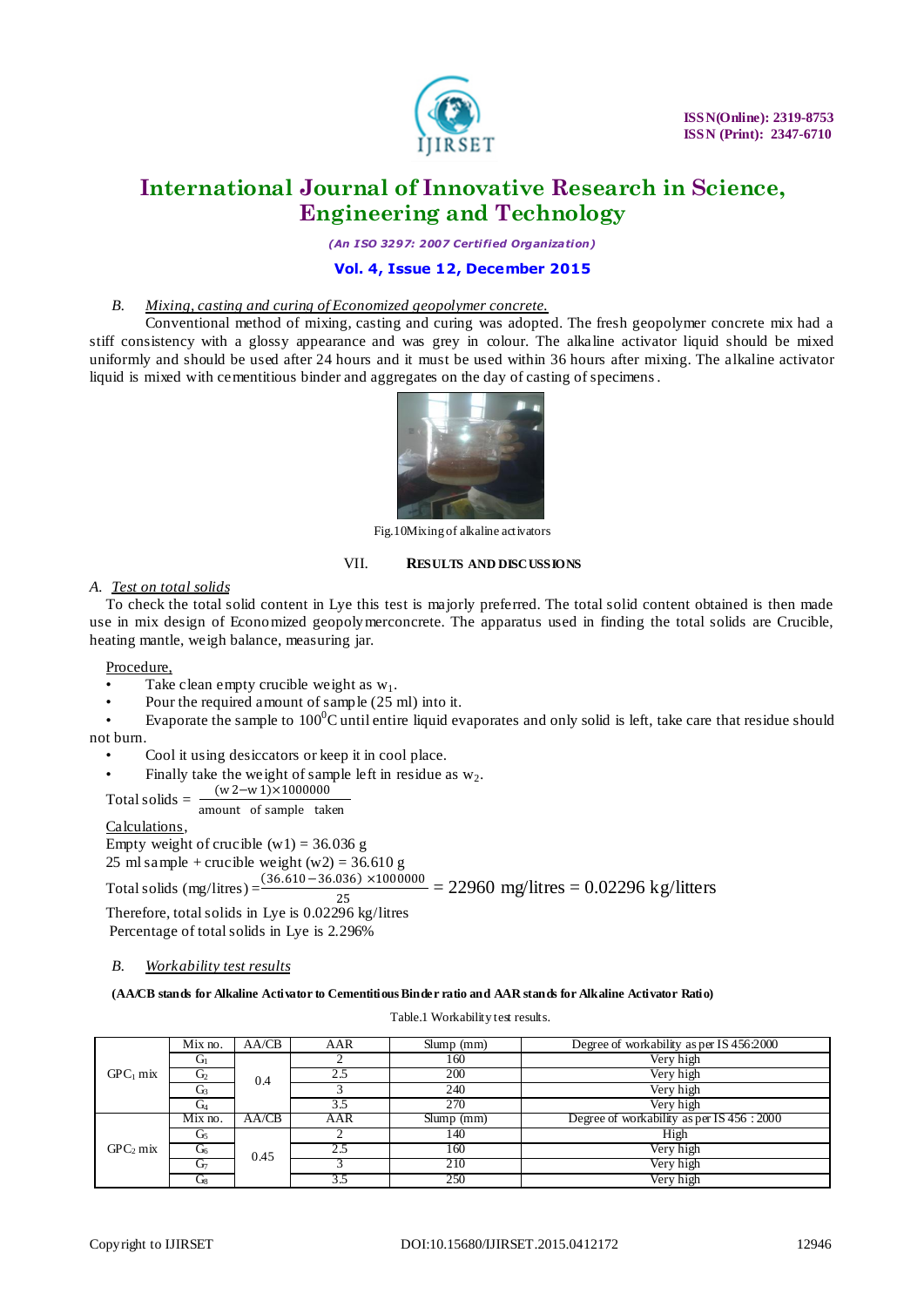

*(An I SO 3297: 2007 Certified Organization)*

### **Vol. 4, Issue 12, December 2015**

| GPC <sub>3</sub> mix | Mix no.        | AA/CB | AAR           | $S$ lump $(mm)$                               | Degree of workability as per IS 456:2000 |
|----------------------|----------------|-------|---------------|-----------------------------------------------|------------------------------------------|
|                      | G <sub>9</sub> | 0.5   | 2             | 140                                           | High                                     |
|                      | $G_{10}$       |       | 2.5           | 180                                           | Very high                                |
|                      | $G_{11}$       |       | 3             | 210                                           | Very high                                |
|                      | $G_{12}$       |       | 3.5           | 240                                           | Very high                                |
|                      | Mix no.        | AA/CB | AAR           | $S$ lump $(mm)$                               | Degree of workability as per IS 456:2000 |
|                      | $G_{13}$       | 0.55  | 2             | 140                                           | High                                     |
| GPC <sub>4</sub> mix | $G_{14}$       |       | 2.5           | 170                                           | High                                     |
|                      | $G_{15}$       |       | $\mathcal{R}$ | 200                                           | Very high                                |
|                      | $G_{16}$       |       | 3.5           | 220<br>Slump (mm)<br>120<br>170<br>190<br>210 | Very high                                |
|                      | Mix no.        | AA/CB | AAR           |                                               | Degree of workability as per IS 456:2000 |
|                      | $G_{17}$       |       |               |                                               | High                                     |
| GPC <sub>5</sub> mix | $G_{18}$       | 0.6   | 2.5           |                                               | High                                     |
|                      | $G_{19}$       |       |               |                                               | Very high                                |
|                      | $G_{20}$       |       | 3.5           |                                               | Very high                                |

*C. Compressive strength test results*

Table.2 Compressive strength test results

|                      | Mix no.                     | AAR/CB        | AAR              |                            | Compressive strength (MPa) |                    |
|----------------------|-----------------------------|---------------|------------------|----------------------------|----------------------------|--------------------|
|                      |                             |               |                  | $3 \overline{d}$ days      | 7 days                     | 28 days            |
|                      | Gı                          |               | $\overline{c}$   | 34.33                      | 39.17                      | 43.67              |
| $GPC1$ mix           | $\overline{G}$              | 0.4           | 2.5              | 25.00                      | 29.00                      | 35.33              |
|                      | G <sub>3</sub>              |               | $\overline{3}$   | 20.67                      | 23.17                      | $\overline{29.00}$ |
|                      | G <sub>4</sub>              |               | 3.5              | 17.00                      | 18.17                      | 24.00              |
|                      | Mix no.                     | AAR/CB        | AAR              | Compressive strength (MPa) |                            |                    |
|                      |                             |               |                  | 3 days                     | $\overline{7}$ days        | $28 \text{ days}$  |
| $GPC_2$ mix          | G5                          |               | $\overline{c}$   | 43.33                      | 51.33                      | 56.33              |
|                      | G <sub>6</sub>              | 0.45          | 2.5              | 38.33                      | 43.67                      | 50.67              |
|                      | G <sub>7</sub>              |               | $\overline{3}$   | 33.33                      | 40.67                      | 46.67              |
|                      | $G_8$                       |               | $\overline{3.5}$ | 23.67                      | 32.67                      | 36.00              |
|                      | Mix no.                     | <b>AAR/CB</b> | AAR              |                            | Compressive strength (MPa) |                    |
|                      |                             |               |                  | $3 \text{ days}$           | 7 days                     | 28 days            |
| $GPC3$ mix           | $\mathbb{G}^{\circ}$        |               | 2                | 46.67                      | 54.83                      | 57.67              |
|                      | $G_{10}$                    | 0.5           | 2.5              | 39.00                      | 45.67                      | 51.00              |
|                      | $\overline{G_1}$            |               | $\overline{3}$   | 38.17                      | 43.00                      | 47.33              |
|                      | $G_{12}$                    |               | $\overline{3.5}$ | 26.5                       | 32.00                      | 36.67              |
|                      | $\overline{\text{Mix}}$ no. | AAR/CB        | <b>AAR</b>       | Compressive strength (MPa) |                            |                    |
|                      |                             |               |                  | 3 days                     | 7 days                     | 28 days            |
| GPC <sub>4</sub> mix | G <sub>13</sub>             |               | $\overline{2}$   | 38.33                      | 46.67                      | 50.33              |
|                      | $G_{14}$                    | 0.55          | $\overline{2.5}$ | 37.33                      | 38.00                      | 41.33              |
|                      | G <sub>15</sub>             |               | $\overline{3}$   | 32.67                      | 35.33                      | $\overline{37.00}$ |
|                      | $G_{16}$                    |               | $\overline{3.5}$ | 21.67                      | 22.67                      | 33.00              |
|                      | Mix no.                     | AAR/CB        | AAR              |                            | Compressive strength (MPa) |                    |
|                      |                             |               |                  | 3 days                     | 7 days                     | 28 days            |
| $GPC5$ mix           | $G_{17}$                    | 0.6           | $\overline{2}$   | 41.17                      | 52.33                      | 56.00              |
|                      | $G_{18}$                    |               | 2.5              | 32.83                      | 45.33                      | 49.00              |
|                      | $G_{19}$                    |               | $\overline{3}$   | 30.67                      | 43.33                      | 43.67              |
|                      | $G_{20}$                    |               | $\overline{3.5}$ | 22.33                      | 32.33                      | 36.67              |

#### *D. Split tensile test results*

#### Table.3 Split tensile strength test results

|            | Mix | AA/CB | AAR | Split tensile strength (MPa) |        |         |
|------------|-----|-------|-----|------------------------------|--------|---------|
|            | no. |       |     | 3 days                       | 7 days | 28 days |
| $GPC1$ mix | Uı  | 0.4   |     | 3.97                         | 4.19   | 4.32    |
|            | U2  |       | 2.5 | 3.63                         | 3.81   | 4.06    |
|            | U٦  |       |     | 2.98                         | 3.43   | 3.49    |
|            | Л4  |       |     |                              | 3.40   |         |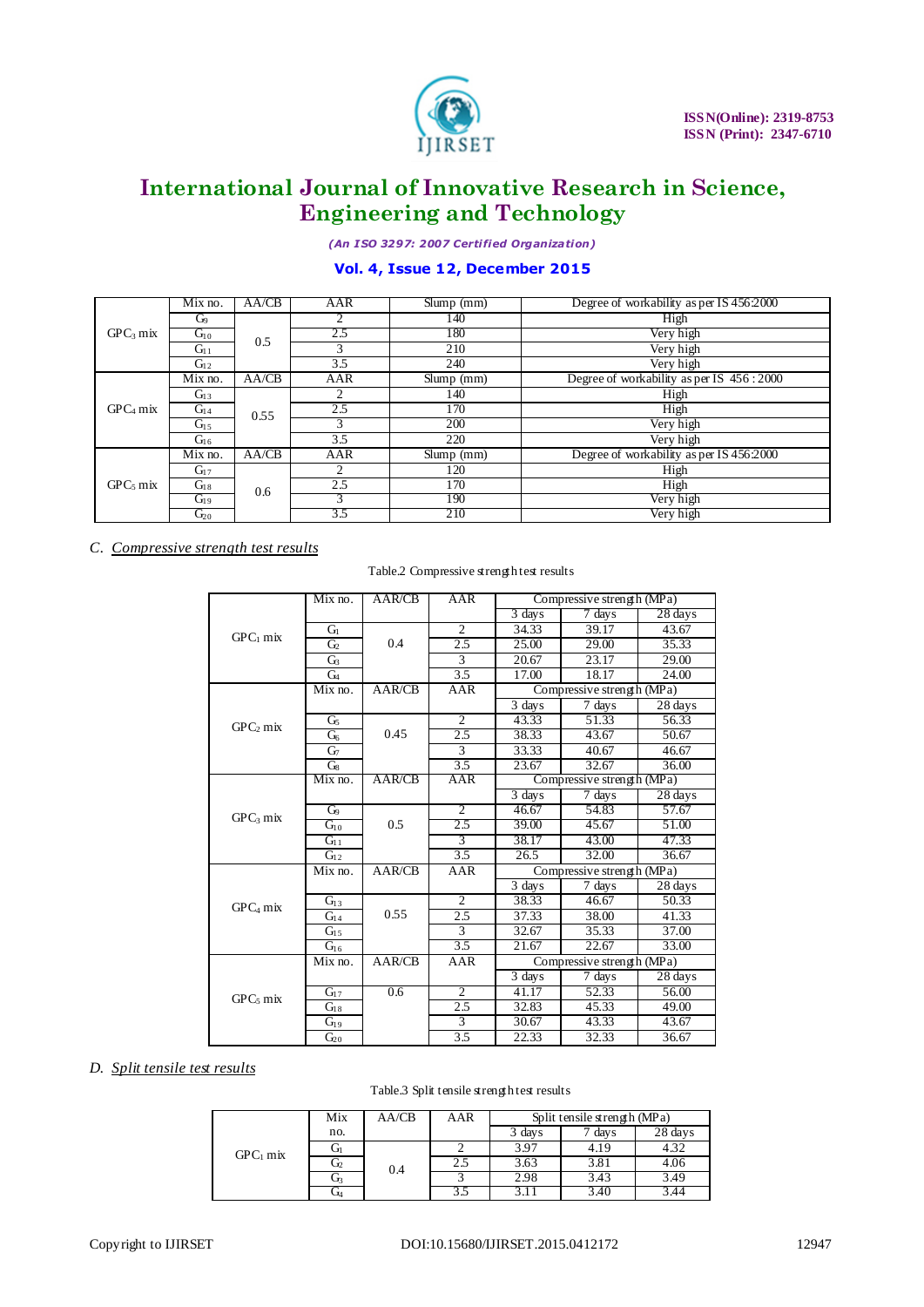

*(An I SO 3297: 2007 Certified Organization)*

### **Vol. 4, Issue 12, December 2015**

|                      | Mix            | AA/CB | AAR            | Split tensile strength (MPa) |                              |         |
|----------------------|----------------|-------|----------------|------------------------------|------------------------------|---------|
|                      | no.            |       |                | $\overline{3}$ days          | 7 days                       | 28 days |
| GPC <sub>2</sub> mix | G <sub>5</sub> |       | $\overline{2}$ | 4.11                         | 4.64                         | 4.98    |
|                      | G <sub>6</sub> | 0.45  | 2.5            | 4.06                         | 4.44                         | 4.79    |
|                      | $G_7$          |       | 3              | 3.89                         | 4.23                         | 4.67    |
|                      | $G_8$          |       | 3.5            | 3.19                         | 3.87                         | 4.09    |
|                      | Mix            | AA/CB | AAR            |                              | Split tensile strength (MPa) |         |
|                      | no.            |       |                | 3 days                       | 7 days                       | 28 days |
| GPC <sub>3</sub> mix | G <sub>9</sub> |       | 2              | 5.00                         | 5.11                         | 5.59    |
|                      | $G_{10}$       | 0.5   | 2.5            | 4.11                         | 5.02                         | 5.56    |
|                      | $G_{11}$       |       | 3              | 3.98                         | 4.71                         | 4.78    |
|                      | $G_{12}$       |       | 3.5            | 3.55                         | 3.98                         | 4.10    |
|                      | Mix            | AA/CB | AAR            |                              | Split tensile strength (MPa) |         |
|                      | no.            |       |                | $\overline{3}$ days          | $\overline{7}$ days          | 28 days |
| $GPC4$ mix           | $G_{13}$       |       | 2              | 4.49                         | 4.87                         | 5.16    |
|                      | $G_{14}$       | 0.55  | 2.5            | 4.00                         | 4.28                         | 4.41    |
|                      | $G_{15}$       |       | 3              | 3.98                         | 4.30                         | 4.39    |
|                      | $G_{16}$       |       | 3.5            | 3.38                         | 3.69                         | 3.89    |
|                      | Mix            | AA/CB | AAR            |                              | Split tensile strength (MPa) |         |
|                      | no.            |       |                | 3 days                       | 7 days                       | 28 days |
| $GPC5$ mix           | $G_{17}$       |       | $\overline{c}$ | 3.97                         | 5.13                         | 5.17    |
|                      | $G_{18}$       | 0.6   | 2.5            | 4.21                         | 4.68                         | 4.75    |
|                      | $G_{19}$       |       | 3              | 3.11                         | 4.55                         | 4.60    |
|                      | $G_{20}$       |       | 3.5            | 3.19                         | 3.66                         | 3.91    |

### *E.* Cost analysis

The total cost of GGBS and Lye based geopolymer concrete is found to be 37.53% lower than ordinary geopolymer concrete and 49.07% higher than conventional concrete. Cost comparison of conventional concrete, GGBS and Lye based geopolymer concrete, ordinary geopolymer concrete is done as follows,

| Table.4 Cost comparison |                                |                |  |  |  |  |
|-------------------------|--------------------------------|----------------|--|--|--|--|
| Sl no.                  | Type of concrete               | Cost per $m^3$ |  |  |  |  |
|                         | Conventional concrete.         | 4660.20        |  |  |  |  |
|                         | Economized geopolymer concrete | 6946.98        |  |  |  |  |
|                         | Ordinary geopolymer concrete.  | 9554.18        |  |  |  |  |

### *F. Mix design calculation of Economized geopolymer concrete*

In mix design of Economized geopolymer concrete absolute volume method is followed. The optimum mix design is obtained when alkaline activator to cementitious binder ratio is 0.5 and alkaline activator ratio is 2.5, this optimum mix exhibits good slump and compressive strength. The optimum mix design steps is as follows,

- Consider the unit weight of Economized geopolymer concrete same as conventional concrete i.e.; 2400 kg/m<sup>3</sup>.
- Total percentage of aggregates is taken as 70%, increase in total aggregates percentage decreases cementitious binder and vice-versa. As per trails done to improve the cohesiveness of mix it is taken as 70%.
- The product of total percentage of aggregates and unit weight gives total aggregates required.

$$
0.7 \times 2400 = 1680 \text{ kg/m3}.
$$

 The difference of unit weight and total aggregates gives cementitious binder; this cementitious binder is combination of alkaline activator and binder material.

### $2400 - 1680 = 720$  kg/m3.

 The total percentage of coarse aggregates and fine aggregates are decided as mainly depending on least void content. The product of percentage of coarse aggregates and total percentage of aggregates gives total weight of 12.5 mm coarse aggregates. The difference of total percentage of aggregates and total weight of coarse aggregates gives total weight of fine aggregates.

Total weight of coarse aggregates =  $1680 \times (60 / 100) = 1008 \text{kg/m3}$ .

Total weight of fine aggregates =  $1680 - 1008 = 672$  kg/m3.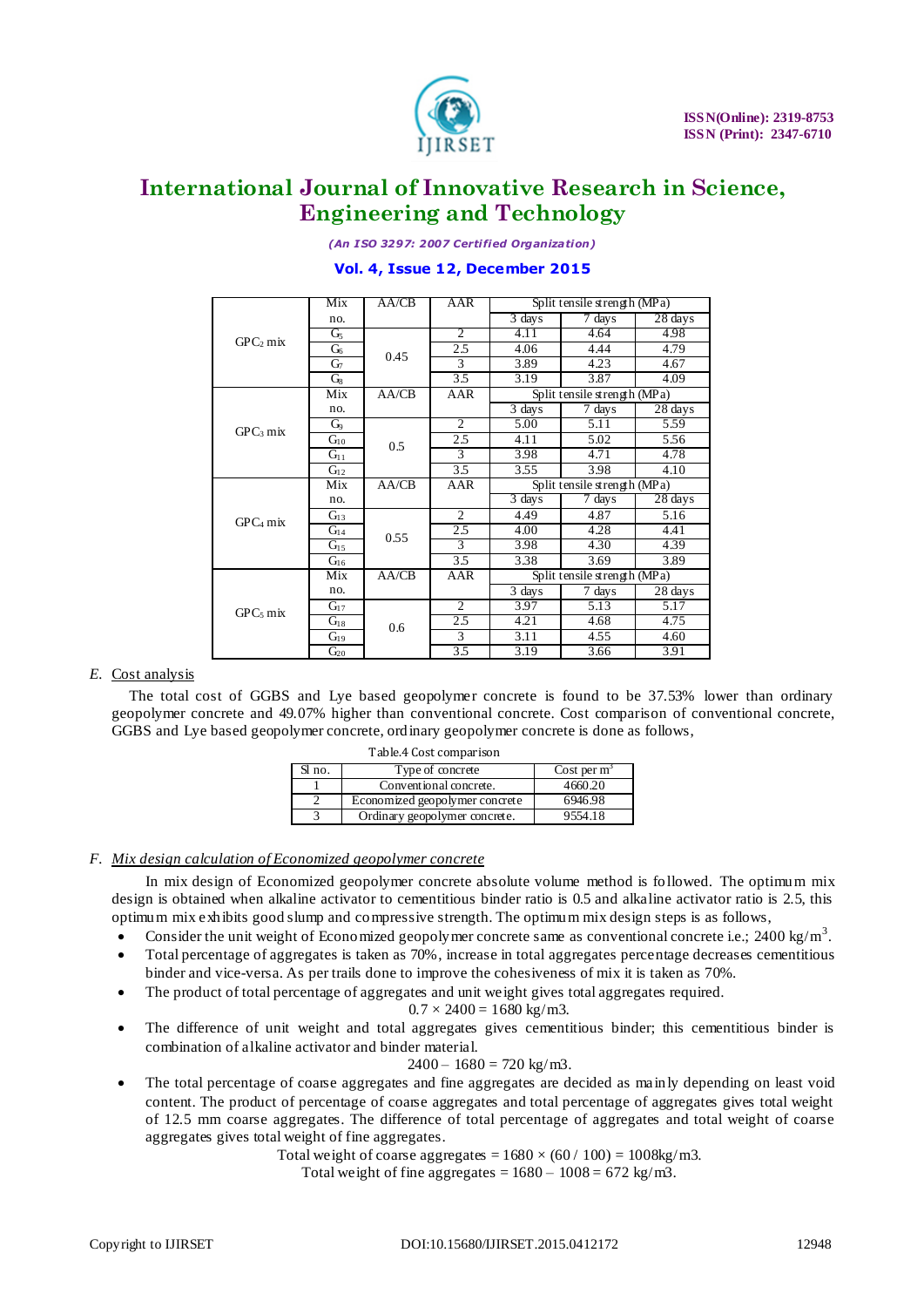

*(An I SO 3297: 2007 Certified Organization)*

### **Vol. 4, Issue 12, December 2015**

 Ratio of alkaline activator to cementitious binder can be varied, as per trails conducted it was varied from 0.4, 0.45, 0.5, 0.55, 0.6 where 0.5 was optimum value achieved (it had good workability and compressive strength). As this ratio decreases the binder content gradually increases and workability improves by decreasing this ratio.

> Alkaline activator liquid (AA )  $\frac{\text{Gamma}(\text{cm})}{\text{Cementitious  
> binder (CB)}} = 0.5$ Let us consider cementitious binder (binder material) as 'x'.  $AA = 0.5 x$ But CB is combination of alkaline activator and binder material (from step 4).  $AA + binder material = 720 kg/m<sup>3</sup>$ .  $AA + x = 720$  kg/m<sup>3</sup>.

$$
AA + x = 720
$$
 kg/m<sup>3</sup>.  
0.5x + x = 720 kg/m<sup>3</sup>.

x = binder material =  $480 \text{ kg/m}^3$ .

 Alkaline activator ratio is the ratio of sodium silicate to Lye. This ratio can also be varied, as per the trails conducted it was varied from 2, 2.5, 3, and 3.5 where 2.5 was optimum value achieved. By decreasing this ratio compressive strength gradually increases and by increasing this ratio workability gradually increases.

> We know that,  $AA = 0.5x$  (from step 6).  $\frac{\text{Sodium}}{\text{Solicate}} = AA = 0.5 \times 480 = 240 \text{ kg/m3}.$ Lye

Lye =240 / (1 + 2.5) = 68.57 kg/m<sup>3</sup> .

Sodium silicate is achieved by subtracting AA and Lye.

 $240 - 68.57 = 171.43$  kg/m<sup>3</sup>.

 To achieve total solids in Lye, Total solid test is carried out. As per this test conducted the total solids in Lye was found to be 2.296% and liquid content was 97.704%.

To find solid content in 68.57 kg/m3 Lye, it is multiplied with percentage of total solids in Lye.

Solid content =  $68.57 \times (2.296 / 100) = 1.574$  kg / m3.

Liquid content in 68.57 kg/m3 is obtained by subtracting it with solid content in 68.57kg/m3 of Lye. Liquid content =  $68.57 - 1.574 = 66.996$  kg/m3.

 It is found that sodium silicate available commercially for industrial purpose has 55.9% total liquid and 44.1% total solids.

Liquid content in 171.43 kg/m3 of sodium silicate is obtained by multiplying it with percentage of total liquid. Liquid content =  $171 \times (55.9 / 100) = 95.83$  kg/m3.

Solid content in 171.43 kg/m3 is obtained by subtracting it with liquid content in 171.43 kg/m3 of sodium

silicate.

Solid content =  $171.43 - 75.83 = 75.6$  kg/m3. Water to geopolymer solid ratio is the ratio of liquid content in Lye and sodium silicate to binder material (cementitious binder) and solid content in Lye and sodium silicate.

$$
\frac{\text{Water}}{\text{Geopolymer} \text{ solids}} = \frac{95.83 + 66.996}{480 + 75.6 + 1.57} = 0.29 > 0.23
$$

This ratio is freezed to 0.23 because for mixes having 0.6, 0.55, 0.5, 0.45 and 0.4 as alkaline activator liquid to cementitious binder ratio, it was seen that water to geopolymer solid ratio was not greater than 0.23 and for mixes withalkaline activator liquid to cementitious binder ratio = 0.4 and alkaline activator ratio of 3 and 3.5 had water to geopolymer solid ratio as 0.23. Hence, for mixes having water to geopolymer solid ratio up to 0.23, there is no need of adding extra water.

 $0.29 > 0.23$ , therefore extra addition of water is not required.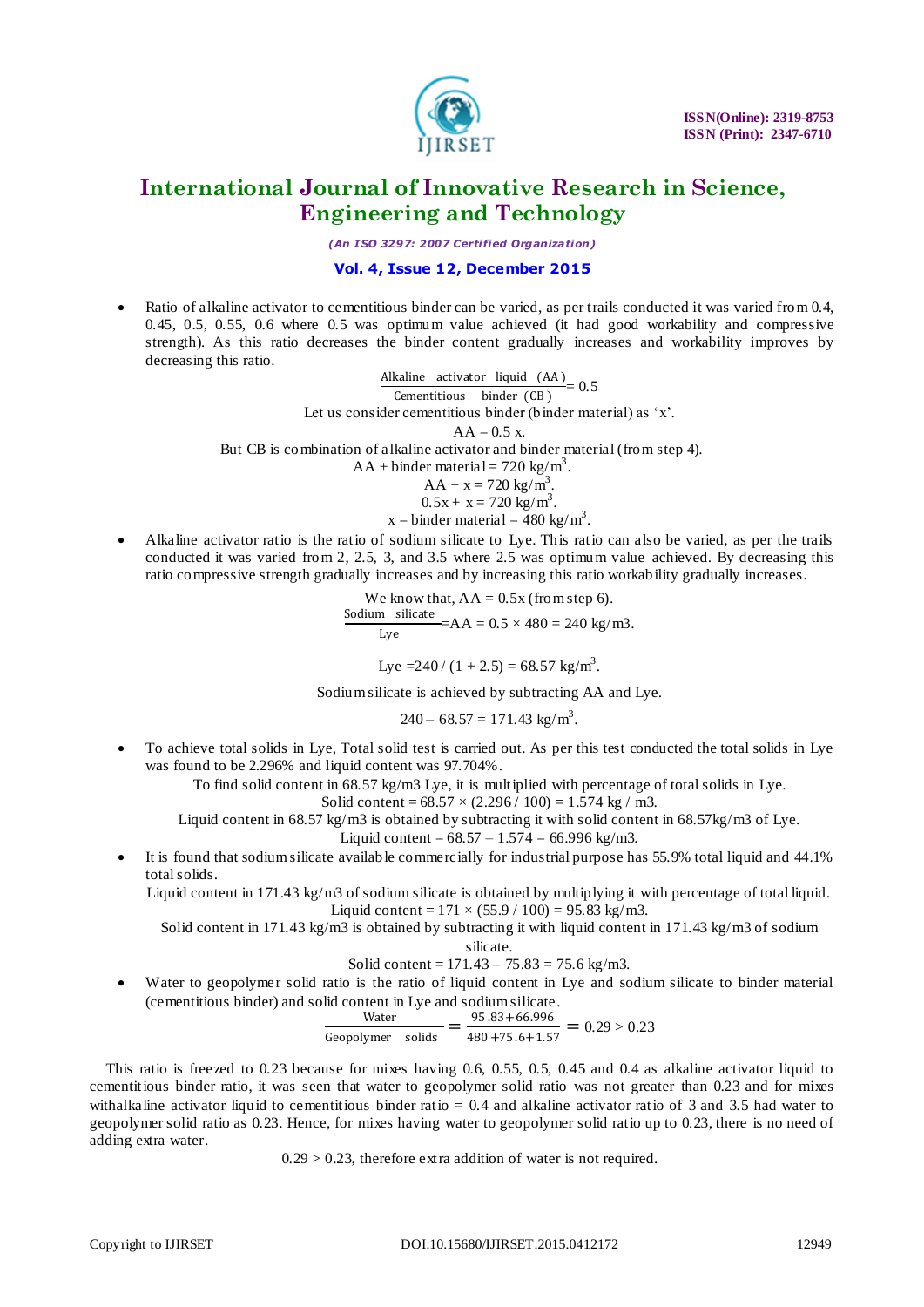

*(An I SO 3297: 2007 Certified Organization)*

### **Vol. 4, Issue 12, December 2015**

Whereas for mixes having water to geopolymer solid ratio below 0.23 extra water should be added, extra water required is obtained by,

Extra Water  $=$   $\left[\frac{\text{Water}}{\text{Cop}}\right]$ Geopolymersolids  $\rightarrow$  geopolymer solids (binder materialand solids present in Lye and sodium silicate)]– [geopolymer liquids (liquids present in Lye and sodium silicate)].

|                      | Mix no.        | Mix proportions | Water to geopolymer solids ratio | Density of specimen $(kg/m3)$        |
|----------------------|----------------|-----------------|----------------------------------|--------------------------------------|
|                      | G <sub>1</sub> | 1:1.49:2.24     | 0.36                             | 2390                                 |
| $GPC1$ mix           | G <sub>2</sub> | 1:1.49:2.24     | 0.34                             | 2450                                 |
|                      | G3             | 1:1.49:2.24     | 0.33                             | 2360                                 |
|                      | G <sub>4</sub> | 1:1.49:2.24     | 0.32                             | 2440                                 |
|                      | Mix no.        | Mix proportions | Water to geopolymer solids ratio | Density of specimen $\frac{kg}{m^3}$ |
|                      | G5             | 1:1.4.2.1       | 0.30                             | 2330                                 |
| GPC <sub>2</sub> mix | G6             | 1:1.4:2.1       | 0.29                             | 2470                                 |
|                      | G7             | 1:1.4:2.1       | 0.28                             | 2410                                 |
|                      | G8             | 1:1.4:2.1       | 0.28                             | 2360                                 |
|                      | Mix no.        | Mix proportions | Water to geopolymer solids ratio | Density of specimen $(kg/m3)$        |
|                      | G9             | 1:1.31:1.96     | 0.25                             | 2460                                 |
| $GPC3$ mix           | G10            | 1:1.31:1.96     | 0.24                             | 2370                                 |
|                      | G11            | 1:1.31:1.96     | 0.23                             | 2430                                 |
|                      | G12            | 1:1.31:1.96     | 0.23                             | 2380                                 |
|                      | Mix no.        | Mix proportions | Water to geopolymer solids ratio | Density of specimen $(kg/m3)$        |
|                      | G13            | 1:1.35:2.03     | 0.28                             | 2410                                 |
| $GPC4$ mix           | G14            | 1:1.35:2.03     | 0.27                             | 2390                                 |
|                      | G15            | 1:1.35:2.03     | 0.26                             | 2470                                 |
|                      | G16            | 1:1.35:2.03     | 0.25                             | 2450                                 |
|                      | Mix no.        | Mix proportions | Water to geopolymer solids ratio | Density of specimen $(kg/m3)$        |
|                      | G17            | 1:1.45:2.17     | 0.33                             | 2360                                 |
| $GPC5$ mix           | G18            | 1:1.45:2.17     | 0.32                             | 2380                                 |
|                      | G19            | 1:1.45:2.17     | 0.31                             | 2390                                 |
|                      | G20            | 1:1.45:2.17     | 0.30                             | 2410                                 |

Table5. Specifications of different Economized geopolymer concrete mixes.

#### VIII. **CO NCLUSIONS**

- $\triangleright$  Lye (potassium hydroxide lye) leached with waste wood ash is economical and effectively used as alkaline activator liquid to replace potassium hydroxide and sodium hydroxide which are locally available in market.
- For any geopolymer concrete mix the workability increases with increase in alkaline activator ratio.
- $\triangleright$  Compressive strength and split tensile strength increases with decrease in alkaline activator ratio.
- $\triangleright$  The total cost of Economized geopolymer concrete is found to be 37.53% lower than ordinary geopolymer concrete.
- $\triangleright$  The specimens were subjected to ambient curing rather than other accelerated curing to check the stability of GGBS and Lye based geopolymer concrete casted at in suite condition.